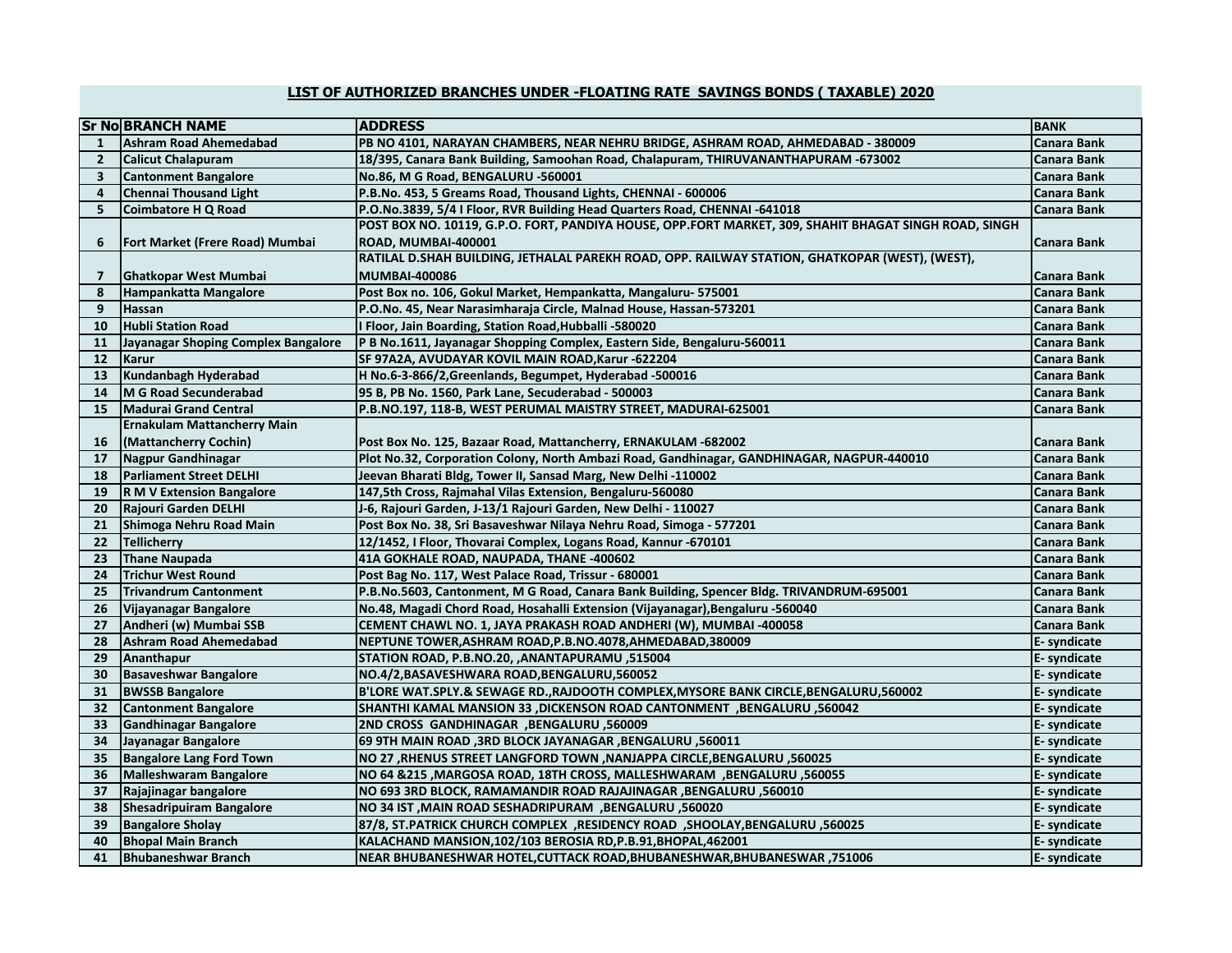| 42 | <b>Bijapur M B</b>                | GULAB PLAZA,I FLOOR, SIDDESHWAR ROAD, , VIJAYAPURA, 586101                                        | E- syndicate |
|----|-----------------------------------|---------------------------------------------------------------------------------------------------|--------------|
| 43 | Kolkata M B                       | 6, DALHOUSIE AREA, NETAJI SUBHAS RD, CALCUTTA, 700001                                             | E- syndicate |
| 44 | <b>Mt Rd Chennai</b>              | 38, LIC BUILDING, ANNA SALAI (MOUNT ROAD), CHENNAI , 600002                                       | E- syndicate |
| 45 | <b>Cuddapah Station Road</b>      | DOOR NO.2/62, STATION ROAD, CUDDAPAH, 516001                                                      | E- syndicate |
| 46 | Dharwar M B                       | SUBHAS ROAD, DHARWAD, 580001                                                                      | E- syndicate |
| 47 | Faridabad                         | 48 NEELAM BATA ROAD, FARIDABAD, 121001                                                            | E- syndicate |
| 48 | <b>Ghaziabad Maliwara</b>         | NO. 47, GROUND FLOOR, NAVYUG MARKET, GHAZIABAD, 201001                                            | E- syndicate |
| 49 | <b>Gurgaon MB</b>                 | EP 17 OLD RAILWAY ROAD, GURGAON, 122001                                                           | E- syndicate |
| 50 | Guwahati                          | INVESTMENT BUILDING , M N ROAD , PANBAZAR PANBAZAR , GUWAHATI, 781001                             | E- syndicate |
| 51 | M I Road jaipur                   | FORTUNE HEIGHTS, C-94, SUBHASH MARG, C-SCHEME, , JAIPUR, 302001                                   | E-syndicate  |
| 52 | Karwar                            | SYNDICATE HOUSE, , MAIN ROAD, KARWAR, 581301                                                      | E- syndicate |
| 53 | <b>Mandya</b>                     | 1123 FIRST CROSS , ASHOKNAGAR EASTERN EXTENSION , MANDYA , 571401                                 | E- syndicate |
| 54 | Hampankatta Mangalore             | LIGHT HOUSE, HILL ROAD, HAMPANKATTA , MANGALURU, 575001                                           | E- syndicate |
| 55 | <b>Mathura Shanti Market</b>      | No.1184,TILAK DWAR HOLI GATE, MATHURA, 281001                                                     | E- syndicate |
| 56 | <b>Fort Mumbai</b>                | SYNDICATE BANK BUILDING NO. 26-A, SIR.P.M.ROAD, FORT, MUMBAI, 400001                              | E-syndicate  |
| 57 | Delhi karol Bagh                  | RACHNA BUILDING 13/30, AJMAL KHAN ROAD ,NEW DELHI ,110005                                         | E- syndicate |
| 58 | Delhi RK Puram                    | DELHI TAMIL SANGAM BUILDING, SECTOR V R K PURAM, NEW DELHI , 110022                               | E- syndicate |
| 59 | Patna                             | FRAZER ROAD, CORNER, P.B.NO.189, PATNA, 800001                                                    | E- syndicate |
| 60 | Rashtrapathi Road Secundrabad     | 8-1-384,385 & 468, RASHTRAPATHI ROAD, , SECUNDERABAD, 500003                                      | E- syndicate |
| 61 | <b>Trivandrum Statue Junction</b> | STATUE JUNCTION, P.B.NO.110, THIRUVANANTHAPURAM, 695001                                           | E- syndicate |
| 62 | <b>Catholic Centre Udupi</b>      | SYNDICATE TOWERS PO BOX NO.38 CATHOLIC CENTRE, UDUPI, 576101                                      | E- syndicate |
| 63 | Vijaywada M B                     | D NO 11-25-58, MAIN ROAD, VIJAYAWADA, 520001                                                      | E- syndicate |
| 64 | <b>Aurangabad Branch</b>          | PLOT NO 1, SHARDA ARCADE, FRIENDS COLONY, STATION ROAD, AURANGABAD, 431001                        | E- syndicate |
| 65 | Maruti Galli Belgaum              | 1560 MARUTI GALLI ,BELAGAVI,590002                                                                | E- syndicate |
| 66 | Chickmagalore                     | INDIRA GANDHI ROAD , CHIKMAGALUR, 577101                                                          | E-syndicate  |
| 67 | <b>Ernakulam MG Road</b>          | WEBSTERS BUILDING, 1ST FLOOR, DOOR NO 66/3449A, NEAR SHENOYS THEATRE, M G ROAD, ERNAKULAM, 682035 | E-syndicate  |
| 68 | <b>Hubli Durgad Bail</b>          | 5248/2 LOKHANDE BUILDING , DURGADBAIL, HUBBALLI, 580020                                           | E-syndicate  |
| 69 | Kannur                            | 27/191, ,FORT ROAD, P B NO.28, ,KANNUR ,670001                                                    | E- syndicate |
| 70 | Kolhapur                          | CS NO 1446. C-WARD DASARA CHOWK, ,LAXMIPUR,KOLHAPUR,416002                                        | E-syndicate  |
| 71 | Kozhikode M B                     | NO.9/705 E,1 ST FLOOR, CHEROOTY RD., P.B.NO.61, , KOZHIKODE, 673302                               | E-syndicate  |
| 72 | <b>Bijai Mangalore</b>            | PANCHAMICOMPLEX, KAVOOR CROSS, BIJAI, MANGALURU, 575004                                           | E-syndicate  |
| 73 | <b>Mangalore Kadri</b>            | 15 8 428, KADRI ROAD ,MANGALURU ,575003                                                           | E- syndicate |
| 74 | <b>Mangalore Kankanady</b>        | LP FERNANDIS MEML BLDG ,FR MULLERS CIRCLE, KANKANADY ,MANGALURU ,575002                           | E-syndicate  |
| 75 | <b>Mangalore Kulashekar</b>       | D NO.15-12/18, SALUCIE COMPLEX, UPPER GROUND FLOOR, KALPANE, KULSHEKAR, MANGALURU, 575005         | E- syndicate |
| 76 | <b>Mangalore Panambur</b>         | NMPT HOSPITAL BLDG, PANAMBUR, MANGALURU, PANAMBUR M H P A,575010                                  | E- syndicate |
| 77 | Mumbai Andheri East               | SANGAM CINEMA COMP 127, ANDHERI KURLA RD ,JB NAGAR ANDHERI E ,MUMBAI ,400059                      | E- syndicate |
| 78 | <b>Mumbai Backbay Reclamation</b> | <b>Closed</b>                                                                                     | E- syndicate |
| 79 | <b>Boriwali West Mumbai</b>       | PARESH CIS 2410, MANDAPESHWAR AREA, TEH.BOMBAY, BOMBAY, 400092                                    | E- syndicate |
| 80 | <b>Mumbai Chembur</b>             | 101 & 102, I FLOOR, PLOT NO.4B, PURE GOLD BUILDING, N.G. ACHARYA MARGH, CHEMBUR, 410206           | E- syndicate |
| 81 | Mumbai Dombiwali East             | SHUBHANGI DARSHAN BUILDING, MANAPADA ROAD, , DOMBIVLI ,421201                                     | E- syndicate |
| 82 | Mumbai Ghatkopar                  | GARDEN VIEW, VALLABH BAUG LANE, GHATKOPAR (EAST) BOMBAY-77, MUMBAI, 400077                        | E- syndicate |
| 83 | Mumbai Kalyan                     | I FLOOR, DIWADKAR LOTOUS BUILDING, SHIVAJI CHOWK, KALYAN(W), THANE, KALYAN, 421301                | E-syndicate  |
| 84 | Malabar Hills Mumbai              | 204, WALKESWAR HILL ROAD, MALABAR HILLS, MUMBAI ,400006                                           | E- syndicate |
| 85 | Mumbai Malad East                 | 22A SUBHAS LANE, DAFTARY ROAD, MALAD (EAST), BOMBAY-64, MUMBAI MALAD (EAST), 400097               | E- syndicate |
| 86 | Mumbai Matunga West               | 3-A DADAR MATUNGA ESTATE , K A SUBRAMANYM ROAD MATUNGA, , MUMBAI ,400019                          | E- syndicate |
| 87 | <b>Mulund Mumbai</b>              | 543 SAGAR NIVAS N S ROAD, MULUND WEST, MUMBAI, 400080                                             | E- syndicate |
| 88 | Mumbai New Marine Lines           | JOLLY BHAVAN NO.1,10,N.MARINE LINES,SIR V.T.MARG,BOMBAY,400020                                    | E- syndicate |